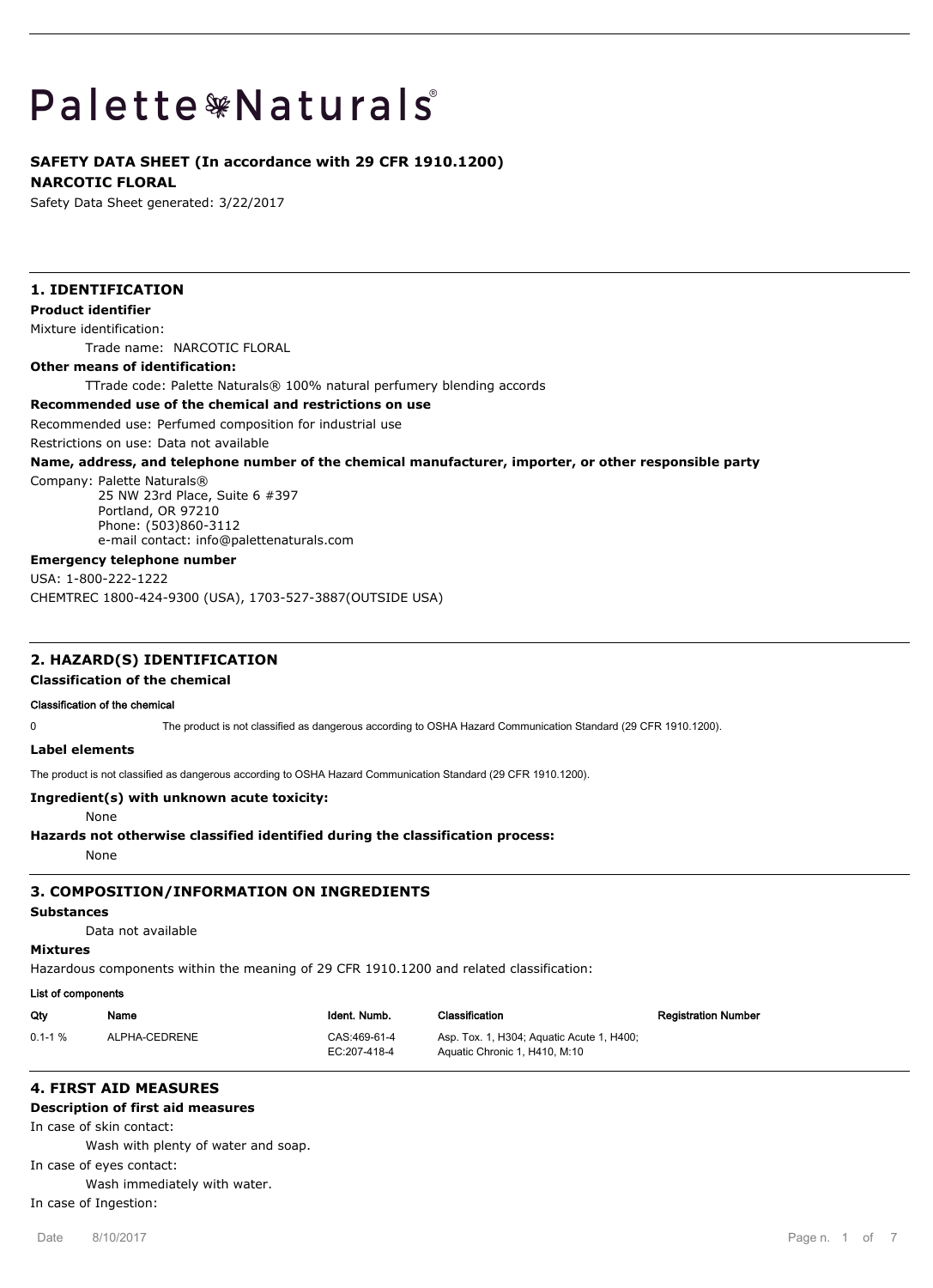Do not induce vomiting, get medical attention showing the MSDS and label hazardous. In case of Inhalation:

Remove casualty to fresh air and keep warm and at rest.

#### **Most important symptoms/effects, acute and delayed**

Data not available

**Indication of any immediate medical attention and special treatment needed**

## **5. FIRE-FIGHTING MEASURES**

#### **Extinguishing media**

Suitable extinguishing media:

Water.

#### Carbon dioxide (CO2).

**Unsuitable extinguishing media:**

#### None in particular.

#### **Specific hazards arising from the chemical**

Do not inhale explosion and combustion gases.

Burning produces heavy smoke.

Hazardous combustion products: Data not available

Explosive properties: Data not available

Oxidizing properties: Data not available

#### **Special protective equipment and precautions for fire-fighters**

#### Use suitable breathing apparatus .

Collect contaminated fire extinguishing water separately. This must not be discharged into drains. Move undamaged containers from immediate hazard area if it can be done safely.

#### **6. ACCIDENTAL RELEASE MEASURES**

## **Personal precautions, protective equipment and emergency procedures**

Wear personal protection equipment.

Remove persons to safety.

See protective measures under point 7 and 8.

#### **Methods and material for containment and cleaning up**

Suitable material for taking up: absorbing material, organic, sand Wash with plenty of water.

### **7. HANDLING AND STORAGE**

## **Precautions for safe handling**

Avoid contact with skin and eyes, inhaltion of vapours and mists.

Do not eat or drink while working.

See also section 8 for recommended protective equipment.

### **Conditions for safe storage, including any incompatibilities**

Store in a tightly closed container in a cool, dry, well-ventilated area, Away from heat sources.

Storage temperature: Data not available

Incompatible materials:

None in particular.

Instructions as regards storage premises:

Adequately ventilated premises.

## **8. EXPOSURE CONTROLS/PERSONAL PROTECTION**

## **Control parameters**

No Data Available

Appropriate engineering controls: Data not available

## **Individual protection measures**

Eye protection:

Not needed for normal use. Anyway, operate according good working practices.

Protection for skin:

No special precaution must be adopted for normal use.

Protection for hands:

Not needed for normal use.

Respiratory protection:

Data not available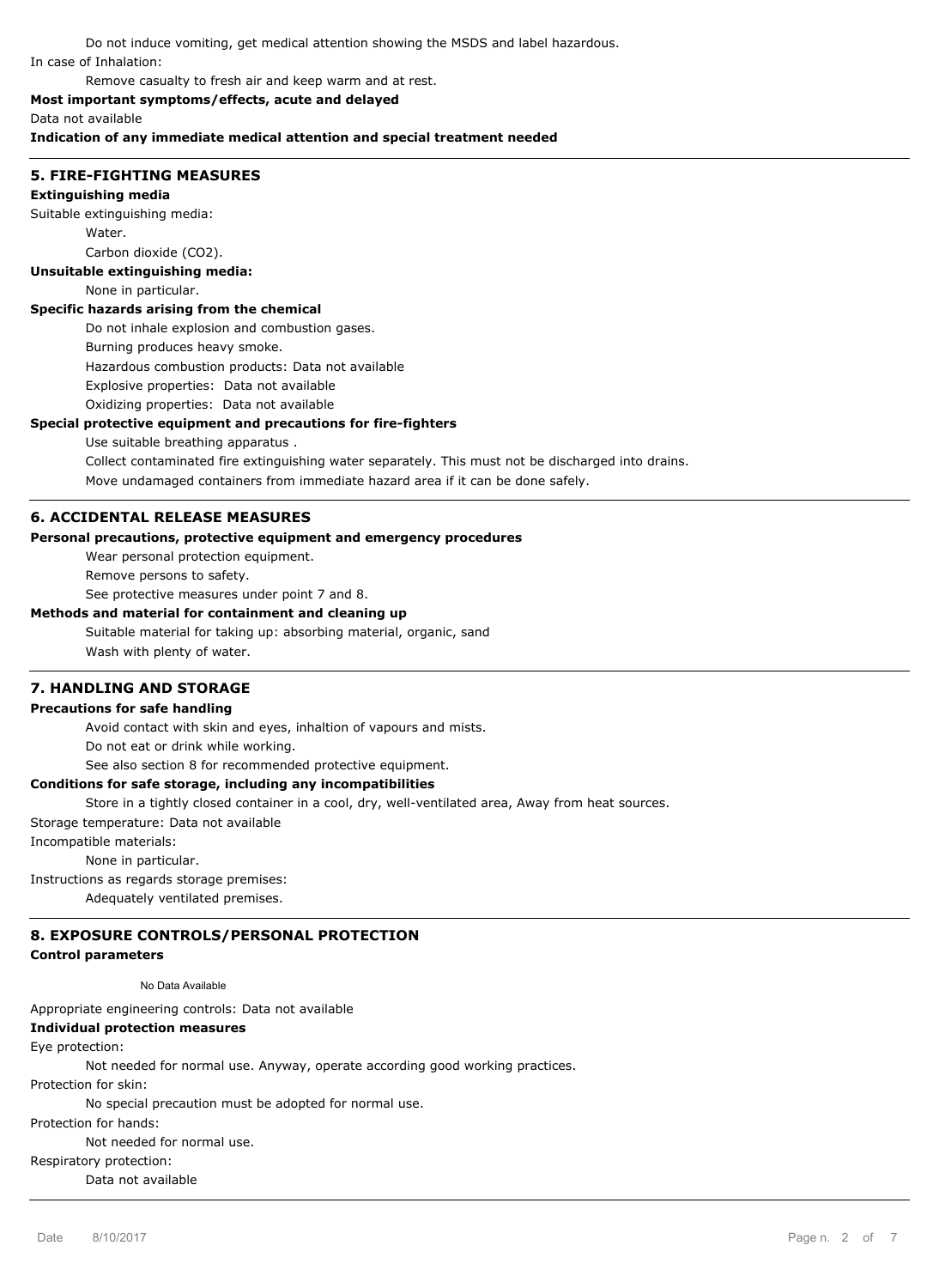## **9. PHYSICAL AND CHEMICAL PROPERTIES**

#### **Information on basic physical and chemical properties**

Physical State Liquid Appearance and colour: & Yellow Odor: Conform Odour threshold: Data not available pH: Data not available Melting point / freezing point: Data not available Initial boiling point and boiling range: Data not available Flash point: > 93°C / 200°F Evaporation rate: Data not available Upper/lower flammability or explosive limits: Data not available Vapour density: Data not available Vapour pressure: Data not available Relative density: 1.13 g/ml Solubility in water: Data not available Solubility in oil: Data not available Partition coefficient (n-octanol/water): Data not available Auto-ignition temperature: Data not available Decomposition temperature: Data not available Viscosity: Data not available Explosive properties: Data not available Oxidizing properties: Data not available Solid/gas flammability: Data not available Specific Gravity @20°C = 1.1270 Refractive Index =  $1.4456$ Substance Groups relevant properties Data not available

#### **Other information**

Miscibility: Data not available Fat Solubility: Data not available Conductivity: Data not available

## **10. STABILITY AND REACTIVITY**

#### **Reactivity**

Stable under normal conditions

## **Chemical stability**

Data not Available.

**Possibility of hazardous reactions**

None.

## **Conditions to avoid**

Stable under normal conditions.

## **Incompatible materials**

None in particular.

## **Hazardous decomposition products**

None.

## **11. TOXICOLOGICAL INFORMATION**

## **Information on toxicological effects**

Toxicological information of the product: No Data Available

# **Substance(s) listed on the IARC Monographs:**

None

#### **Substance(s) listed as OSHA Carcinogen(s):**

None

#### **Substance(s) listed as NIOSH Carcinogen(s):**

None

#### **Substance(s) listed on the NTP report on Carcinogens:**

None

#### **12. ECOLOGICAL INFORMATION**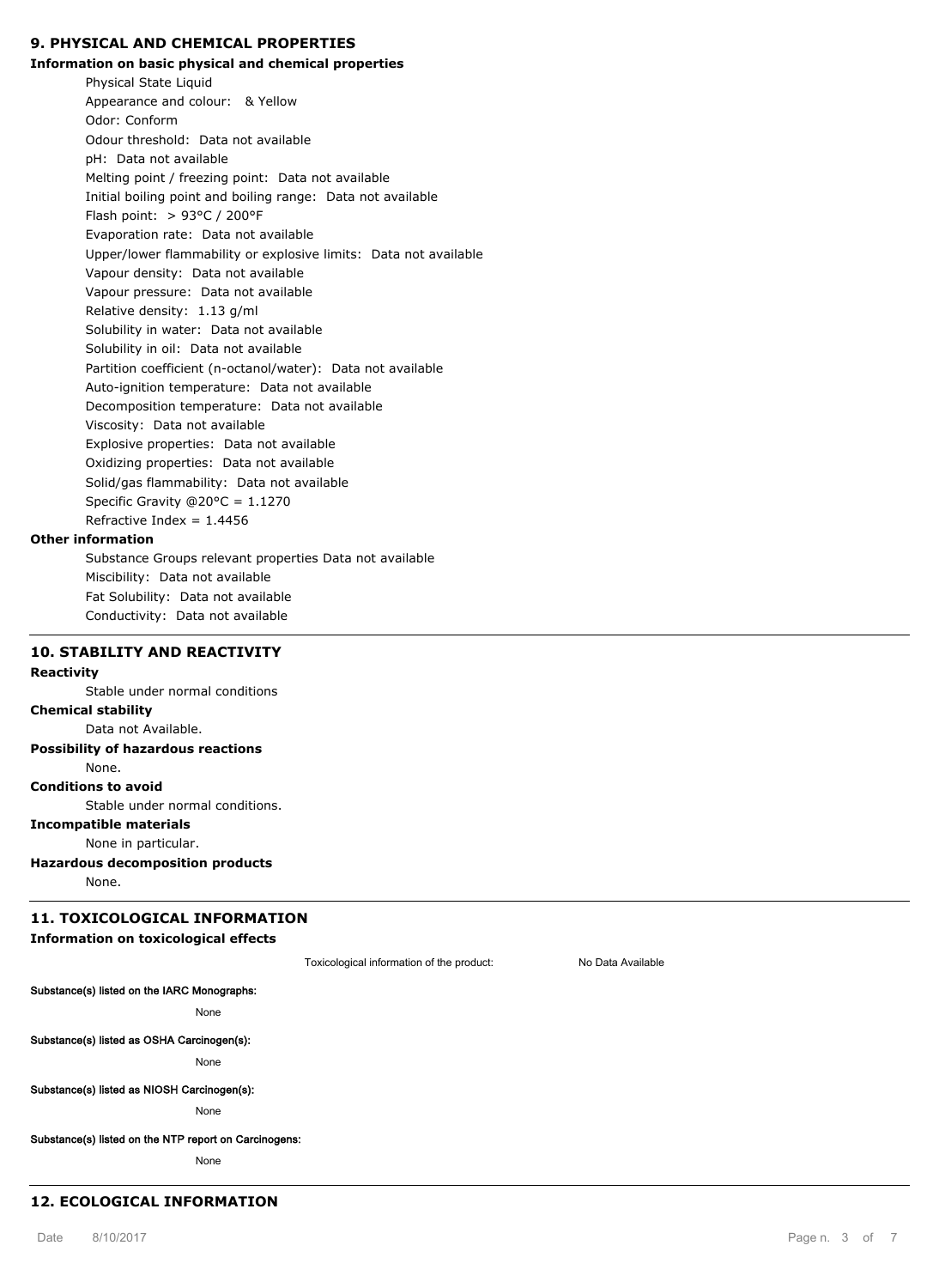#### **Toxicity**

Adopt good working practices, so that the product is not released into the environment. Eco-Toxicological Information:

## **List of Eco-Toxicological properties of the components**

| mot or moo restreated and properties or the components |                                      |                                |
|--------------------------------------------------------|--------------------------------------|--------------------------------|
| Component                                              | Ident. Numb.                         | <b>Ecotox Data</b>             |
| ALPHA-CEDRENE                                          | CAS: 469-61-4 -<br>EINECS: 207-418-4 | EC50 Daphnia 0.04400mg/L 48 Hr |
| <b>Persistence and degradability</b>                   |                                      |                                |
| Data not available                                     |                                      |                                |
| <b>Bioaccumulative potential</b>                       |                                      |                                |
| Data not available                                     |                                      |                                |
| <b>Mobility in soil</b>                                |                                      |                                |
| Data not available                                     |                                      |                                |
|                                                        |                                      |                                |

#### **Other adverse effects**

Data not available

## **13. DISPOSAL CONSIDERATIONS**

#### **Waste treatment methods**

Any disposal practice must be in compliance with local, state and federal laws and regulations (contact local or state environmental agency for specific rules). Do not dump into sewers, any body of water or onto the ground.

Recover if possible. In so doing, comply with the local and national regulations currently in force.

#### **14. TRANSPORT INFORMATION**

## **UN number**

ADR-UN number: 3082 DOT-UN Number: N/A IATA-Un number: 3082 IMDG-Un number: 3082

#### **UN proper shipping name**

ADR-Shipping Name: ENVIRONMENTALLY HAZARDOUS SUBSTANCE, LIQUID, N.O.S. (D-LIMONENE - ALPHA-CEDRENE) DOT Proper Shipping Name: N/A

IATA-Technical name: ENVIRONMENTALLY HAZARDOUS SUBSTANCE, LIQUID, N.O.S. (D-LIMONENE - ALPHA-CEDRENE) IMDG Technical Name: ENVIRONMENTALLY HAZARDOUS SUBSTANCE, LIQUID, N.O.S. (D-LIMONENE - ALPHA-CEDRENE)

### **Transport hazard class(es)**

ADR-Class: 9

DOT Hazard Class: N/A IATA-Class: 9

# IMDG-Class: 9

## **Packing group**

ADR-Packing Group: III ADR exempt: N/A IATA-Packing group: III IMDG-Packing group: III

#### **Environmental hazards**

Marine pollutant: No

Environmental Pollutant: Data not available

## **Transport in bulk according to Annex II of MARPOL73/78 and the IBC Code**

Data not available

## **Special precautions**

Department of Transportation (DOT): DOT-Special Provision(s): N/A DOT Label(s): N/A

DOT Symbol: N/A

DOT Cargo Aircraft: N/A

DOT Passenger Aircraft: N/A

DOT Bulk: N/A

DOT Non-Bulk: N/A

Road and Rail (ADR-RID):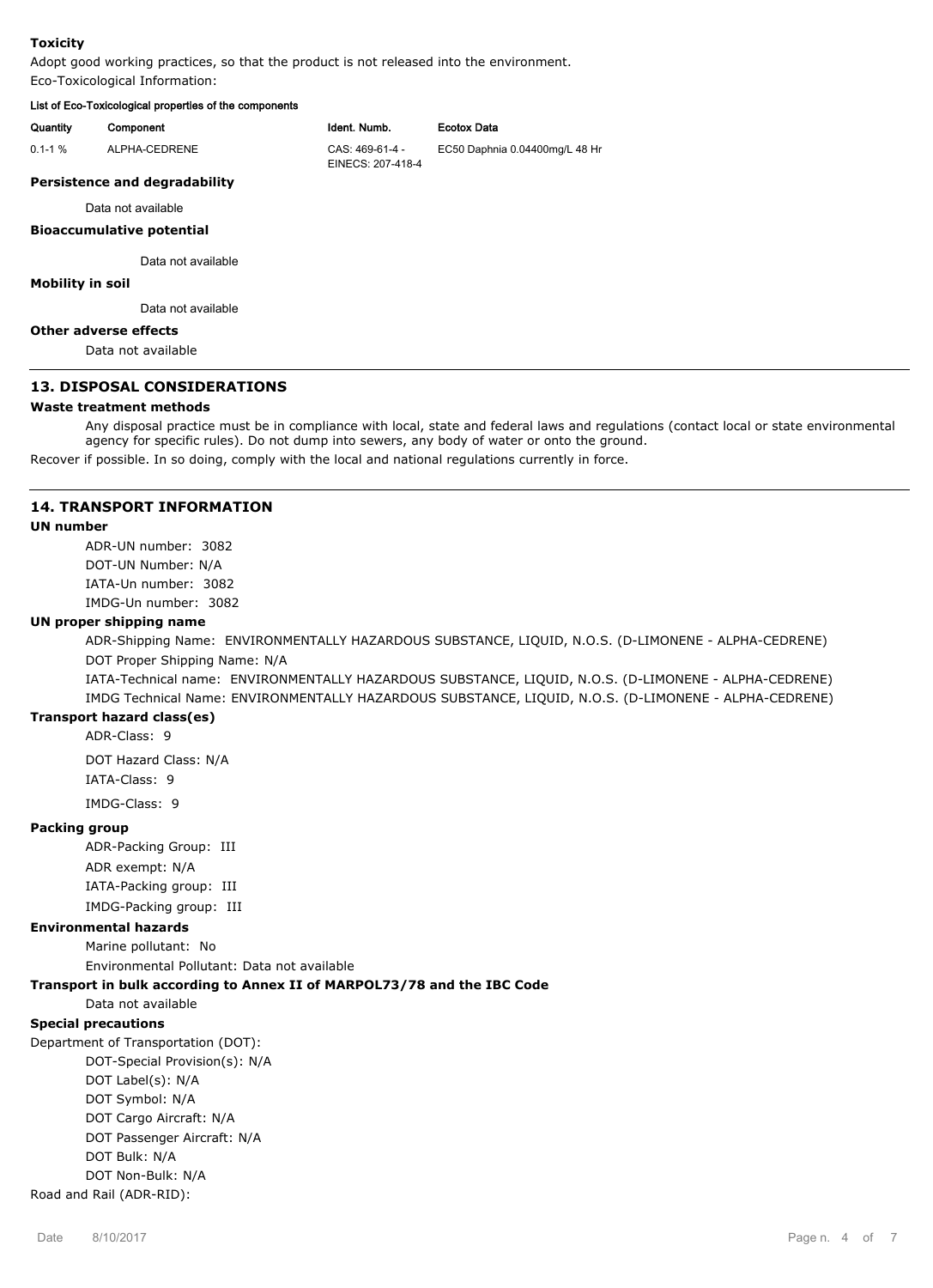ADR exempt: No

ADR-Label: 9

ADR - Hazard identification number: 90

ADR Tunnel Restriction Code: (E)

## Air (IATA):

IATA-Passenger Aircraft: 964 IATA-Cargo Aircraft: 964 IATA-Label: 9

IATA-Subrisk: -

IATA-Erg: 9L

IATA-Special Provisions: A97 A158 A197

## Sea (IMDG):

IMDG-Stowage Code: Category A IMDG-Stowage Note: -

IMDG-Subrisk: -

IMDG-Special Provisions: 274 335 IMDG-Page: N/A IMDG-Label: N/A IMDG-EMS: F-A, S-F IMDG-MFAG: N/A

## **15. REGULATORY INFORMATION**

#### **USA - Federal regulations**

#### **TSCA - Toxic Substances Control Act**

#### **TSCA inventory:**

All the components are listed on the TSCA inventory

#### **TSCA listed substances:**

ALPHA-CEDRENE is listed in TSCA 8B

## **SARA - Superfund Amendments and Reauthorization Act**

#### **Section 302 - Extremely Hazardous Substances:**

no substances listed

#### **Section 304 - Hazardous substances:**

no substances listed

#### **Section 313 - Toxic chemical list:**

no substances listed

#### **CERCLA - Comprehensive Environmental Response, Compensation, and Liability Act**

#### **Substance(s) listed under CERCLA:**

no substances listed

#### **CAA - Clean Air Act**

#### **CAA listed substances:**

no substances listed

#### **CWA - Clean Water Act**

## **CWA listed substances:**

no substances listed

## **USA - State specific regulations**

**California Proposition 65**

#### **Substance(s) listed under California Proposition 65:**

no substances listed

#### **Massachusetts Right to know**

#### **Substance(s) listed under Massachusetts Right to know:**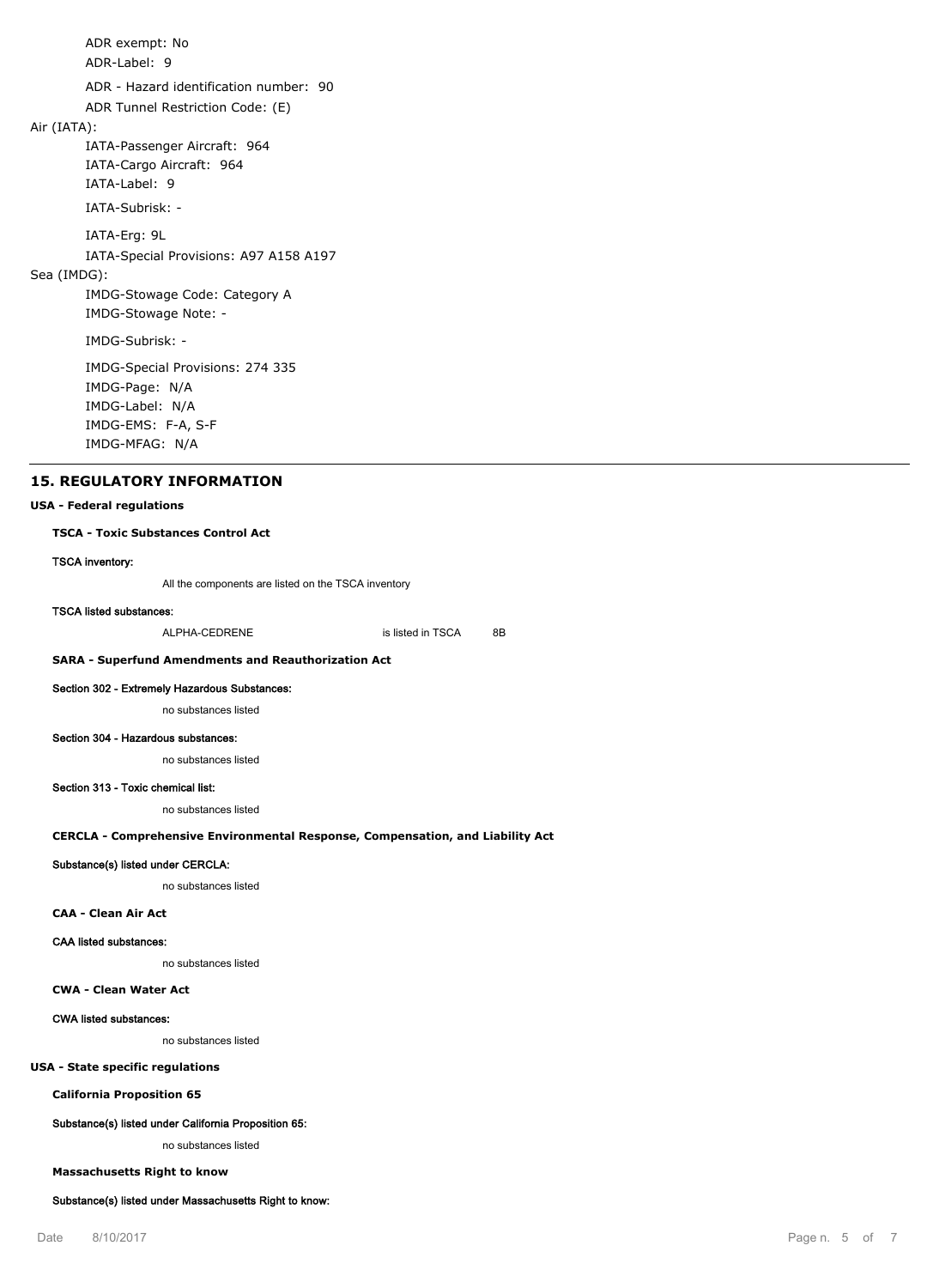**Pennsylvania Right to know**

#### **Substance(s) listed under Pennsylvania Right to know:**

no substances listed

**New Jersey Right to know**

#### **Substance(s) listed under New Jersey Right to know:**

no substances listed

#### **16. OTHER INFORMATION**

| Code | Description                                           |
|------|-------------------------------------------------------|
| H304 | May be fatal if swallowed and enters airways.         |
| H400 | Very toxic to aquatic life.                           |
| H410 | Very toxic to aquatic life with long lasting effects. |
|      | Safety Data Sheet dated: 3/22/2017 - version 1        |

The information contained herein is based on our state of knowledge at the above-specified date. It refers solely to the product indicated and constitutes no guarantee of particular quality. The information relates only to the specific material and may not be valid for such material used in combination with any other material or in any process.

This document was prepared by a competent person who has received appropriate training.

It is the duty of the user to ensure that this information is appropriate and complete with respect to the specific use intended.

This MSDS cancels and replaces any preceding release.

## **Additional classification information**



HMIS Health: 0 = Minimal Hazard

HMIS Flammability: 1 = SLIGHT

HMIS Reactivity: 0 = Minimal Hazard

HMIS P.P.E.: B = Safety Glasses + Gloves

NFPA Health:  $0 = No$  hazard.

NFPA Flammability:  $1 =$  Must be preheated before ignition can occur.

NFPA Reactivity: 0 = Stable.

NFPA Special Risk: NONE

OSHA Flammability: Combustible liquid - Class IIIB

#### **Legend to abbreviations and acronyms used in the safety data sheet:**

ADR: European Agreement concerning the International Carriage of Dangerous Goods by Road.

RID: Regulation Concerning the International Transport of Dangerous Goods by Rail.

IMDG: International Maritime Code for Dangerous Goods.

IATA: International Air Transport Association.

IATA-DGR: Dangerous Goods Regulation by the "International Air Transport Association" (IATA).

ICAO: International Civil Aviation Organization.

ICAO-TI: Technical Instructions by the "International Civil Aviation Organization" (ICAO).

GHS: Globally Harmonized System of Classification and Labeling of Chemicals.

CLP: Classification, Labeling, Packaging.

EINECS: European Inventory of Existing Commercial Chemical Substances.

INCI: International Nomenclature of Cosmetic Ingredients.

CAS: Chemical Abstracts Service (division of the American Chemical Society).

GefStoffVO: Ordinance on Hazardous Substances, Germany.

LC50: Lethal concentration, for 50 percent of test population.

LD50: Lethal dose, for 50 percent of test population.

DNEL: Derived No Effect Level.

PNEC: Predicted No Effect Concentration.

TLV: Threshold Limiting Value.

TWATLV: Threshold Limit Value for the Time Weighted Average 8 hour day. (ACGIH Standard).

STEL: Short Term Exposure limit.

STOT: Specific Target Organ Toxicity.

WGK: German Water Hazard Class.